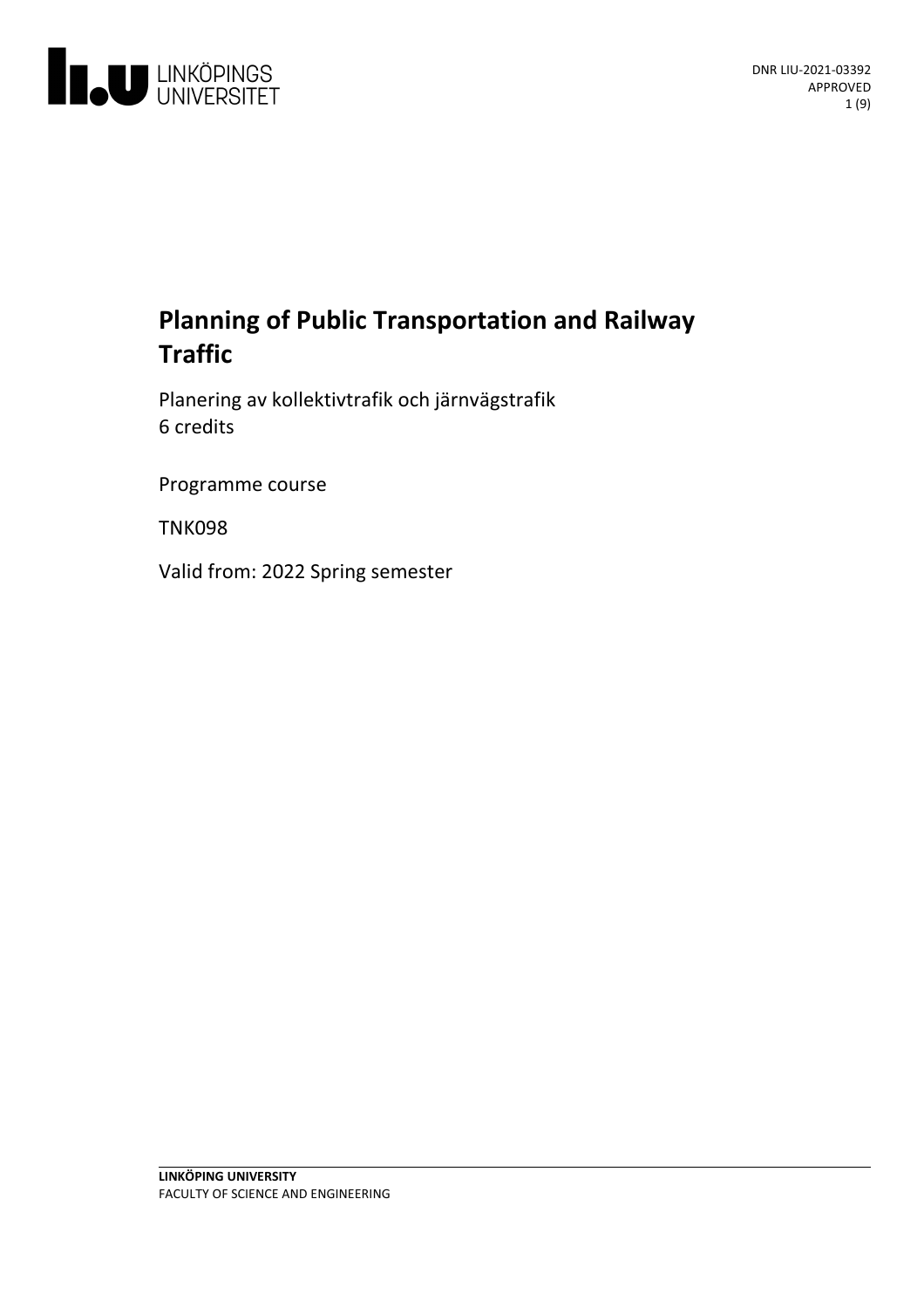| <b>Determined by</b>                                                | Main field of study                                  |                                      |  |
|---------------------------------------------------------------------|------------------------------------------------------|--------------------------------------|--|
| Board of Studies for Industrial<br><b>Engineering and Logistics</b> | Logistics, Transportation Systems<br>Engineering     |                                      |  |
| Date determined                                                     | Course level                                         | <b>Progressive</b><br>specialisation |  |
| 2021-09-01                                                          | Second cycle                                         | A <sub>1</sub> X                     |  |
| <b>Revised by</b>                                                   |                                                      | Disciplinary domain                  |  |
|                                                                     | Technology                                           |                                      |  |
| <b>Revision date</b>                                                | Subject group<br>Civil and Environmental Engineering |                                      |  |
|                                                                     |                                                      |                                      |  |
| <b>Offered first time</b>                                           | Offered for the last time                            |                                      |  |
| Autumn semester 2010                                                |                                                      |                                      |  |
| <b>Department</b>                                                   | <b>Replaced by</b>                                   |                                      |  |
| Institutionen för teknik och<br>naturvetenskap                      |                                                      |                                      |  |

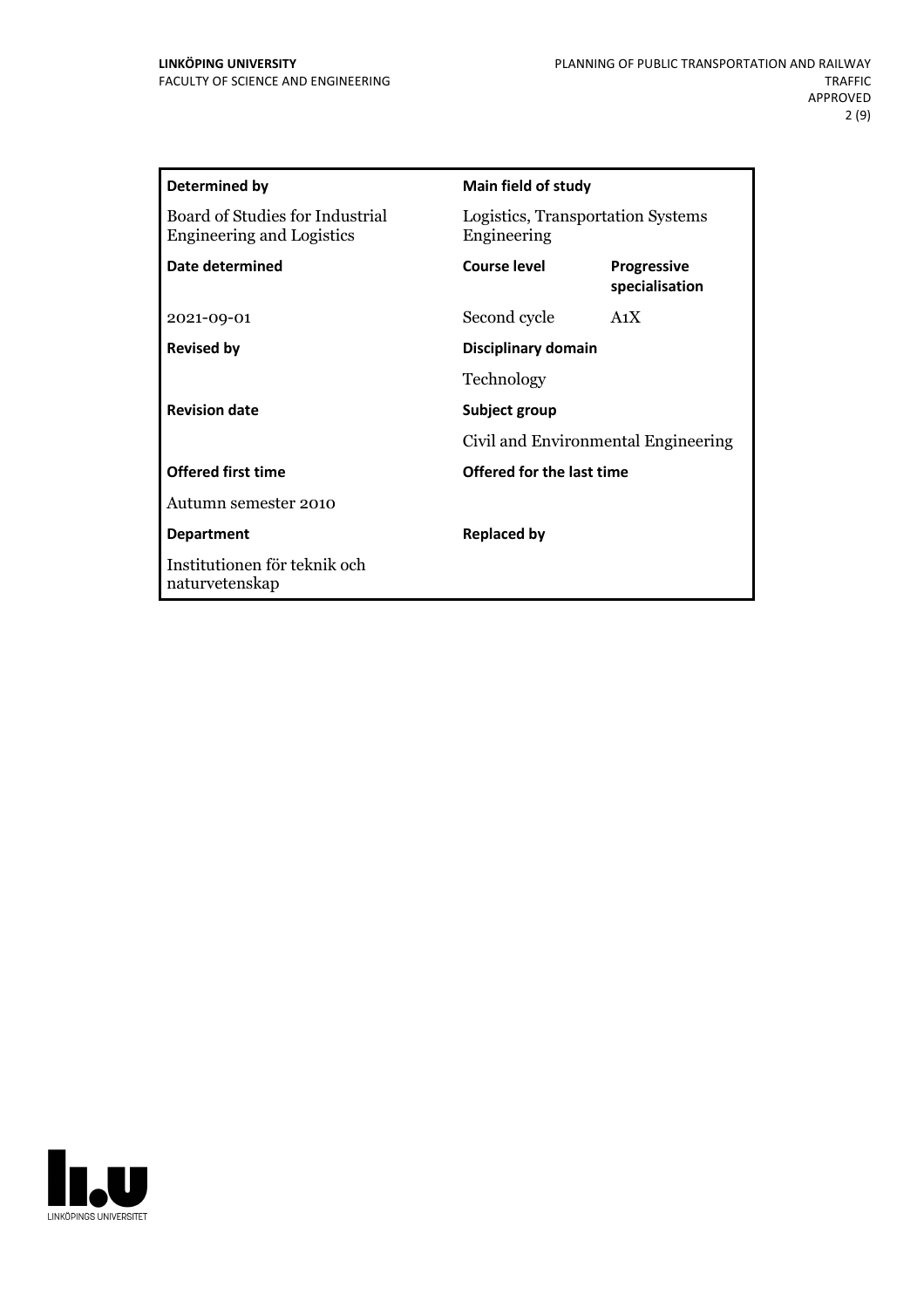# Course offered for

- Master of Science in Communications, Transport and Infrastructure
- Bachelor's Programme in Air Transportation and Logistics
- Bachelor's Programme in Civic Logistics
- Master's Programme in Intelligent Transport Systems and Logistics

# **Prerequisites**

Programming, optimization, traffic planning and simulation

# Intended learning outcomes

The purpose of the course is to give insight to how the planning and operation of public transportation and railway traffic is carried out. The course is focusing on strategic and tactical aspects such astransport network planning, timetable construction, maintenance scheduling and rolling stock planning. The course is preparatory for research studies. After the course, the student shall be able to:

- describe state-of-the-art in research in planning of public transport and
- railway traffic.<br>• understand and describe relevant models and methods used to design a new transport network, evaluate these and discuss their strengths and weaknesses
- understand the process of railway capacity allocation, the importance of timetabling, and how optimization can be used to solve capacity conflicts and coordination problems.<br>• implement and test planning methods for demand-responsive services.
- 

# Course content

The course outlines how the planning of public transportation and railway traffic is carried out today. The course addresses the current prerequisites in terms of political agendas, legislation and its organization with the different stakeholders and their functions. The course content also includes models and methods applied to facilitate the planning and operations. The course is composed of the following parts:

- 
- Review of latest research in the area, based on <sup>a</sup> selection of journal papers. Strategic and tactical timetable construction and capacity allocation for railways
- Planning of demand responsive public transport.

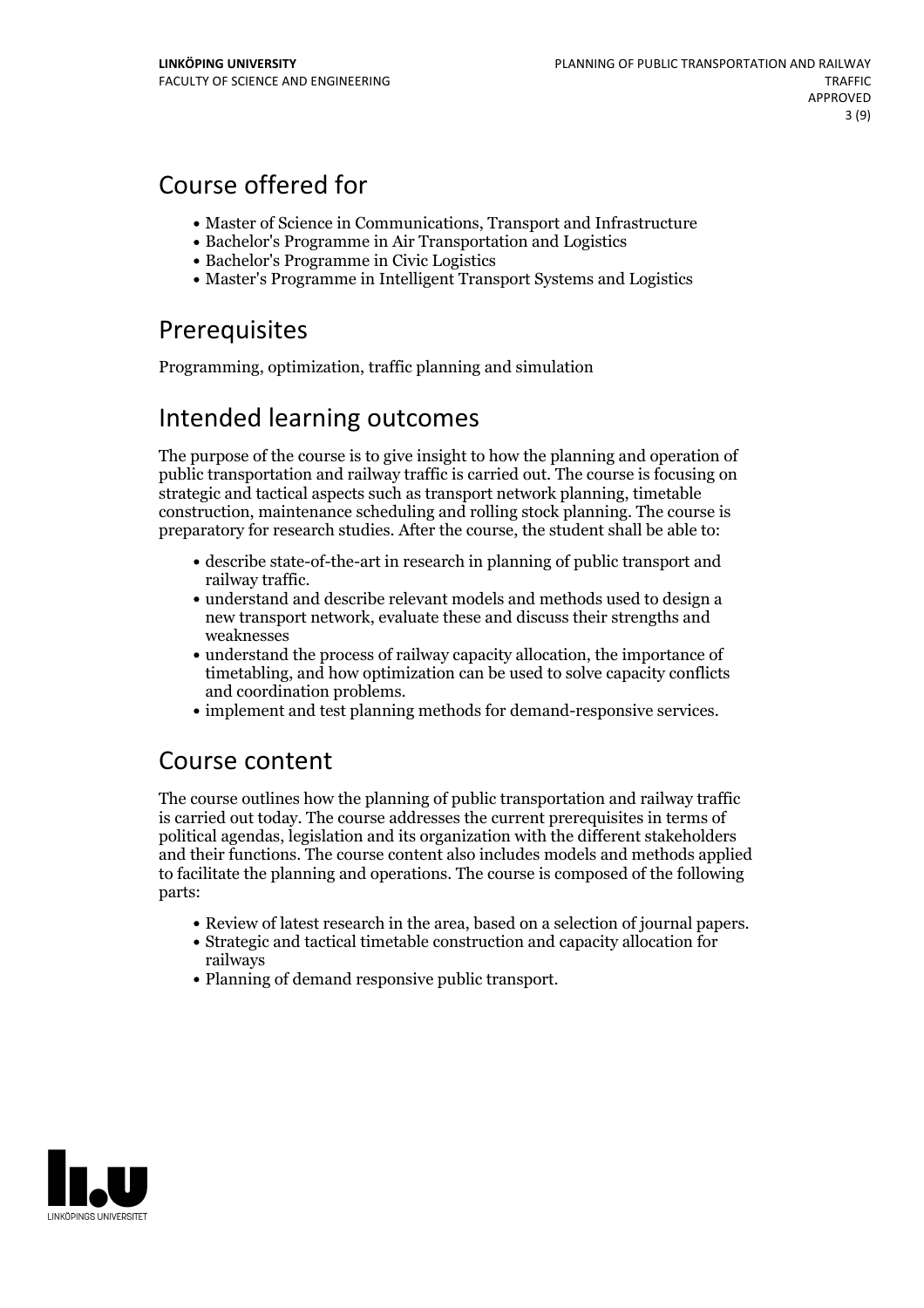# Teaching and working methods

The course consists of lectures and seminars. Some of these will be given by external lecturers from the industry.

## Examination

| UPG1                                                                   | Hand-in assignments      | 4 credits | U, 3, 4, 5 |  |  |
|------------------------------------------------------------------------|--------------------------|-----------|------------|--|--|
| UPG2                                                                   | <b>Group Assignments</b> | 2 credits | U, 3, 4, 5 |  |  |
| The course grade is given as a weighted sum of the graded assignments. |                          |           |            |  |  |

## Grades

Four-grade scale, LiU, U, 3, 4, 5

# Other information

## **About teaching and examination language**

The teaching language is presented in the Overview tab for each course. The examination language relates to the teaching language as follows:

- If teaching language is "Swedish", the course as a whole could be given in Swedish, or partly in English. Examination language is Swedish, but parts
- of the examination can be in English. If teaching language is "English", the course as <sup>a</sup> whole is taught in English. Examination language is English. If teaching language is "Swedish/English", the course as <sup>a</sup> whole will be
- taught in English if students without prior knowledge of the Swedish language participate. Examination language is Swedish or English depending on teaching language.

## **Other**

The course is conducted in a manner where both men's and women's experience and knowledge are made visible and developed.

The planning and implementation of a course should correspond to the course syllabus. The course evaluation should therefore be conducted with the course syllabus as a starting point.

If special circumstances prevail, the vice-chancellor may in a special decision specify the preconditions for temporary deviations from this course syllabus, and delegate the right to take such decisions.

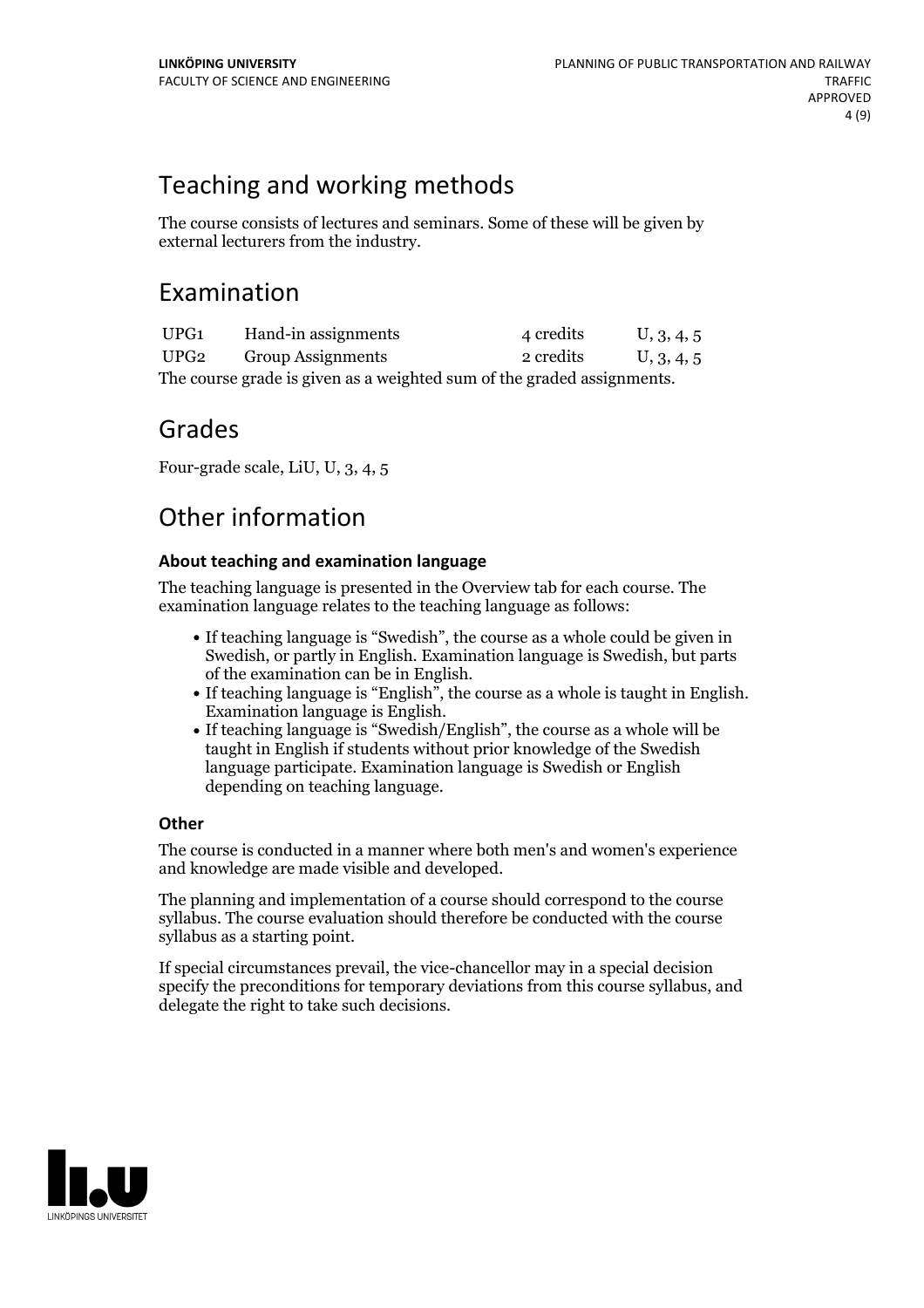# **Common rules**

## Course syllabus

A syllabus must be established for each course. The syllabus specifies the aim and contents of the course, and the prior knowledge that a student must have in order to be able to benefit from the course.

## Timetabling

Courses are timetabled after a decision has been made for this course concerning its assignment to a timetable module.

## Interruption in and deregistration from a course

The LiU decision, Guidelines concerning confirmation of participation in education (Dnr LiU-2020-02256), states that interruptions in study are to be recorded in Ladok. Thus, all students who do not participate in a course for which they have registered must record the interruption, such that the registration on the course can be removed. Deregistration from or interrupting a course is carried out using <sup>a</sup> web-based form: https://www.lith.liu.se/for- [studenter/kurskomplettering?l=en.](https://www.lith.liu.se/for-studenter/kurskomplettering?l=en)

## Cancelled coursesand changes to the course syllabus

Courses with few participants (fewer than 10) may be cancelled or organised in a manner that differs from that stated in the course syllabus. The Dean is to deliberate and decide whether a course is to be cancelled or changed from the course syllabus.

## Guidelines relating to examinations and examiners

For details, see Guidelines for education and examination for first-cycle and second-cycle education at Linköping University, Dnr LiU-2020-04501 [\(http://styrdokument.liu.se/Regelsamling/VisaBeslut/917592\)](http://styrdokument.liu.se/Regelsamling/VisaBeslut/917592).

An examiner must be employed as a teacher at LiU according to the LiU Regulations for Appointments, Dnr LiU-2021-01204 [\(https://styrdokument.liu.se/Regelsamling/VisaBeslut/622784](https://styrdokument.liu.se/Regelsamling/VisaBeslut/622784)). For courses in second-cycle, the following teachers can be appointed as examiner: Professor (including Adjunct and Visiting Professor), Associate Professor (including Adjunct), Senior Lecturer (including Adjunct and Visiting Senior Lecturer), Research Fellow, or Postdoc. For courses in first-cycle, Assistant Lecturer (including Adjunct and Visiting Assistant Lecturer) can also be appointed as examiner in addition to those listed for second-cycle courses. In exceptional cases, a Part-time Lecturer can also be appointed as an examiner at both first- and second cycle, see Delegation of authority for the Board of Faculty of Science and Engineering.

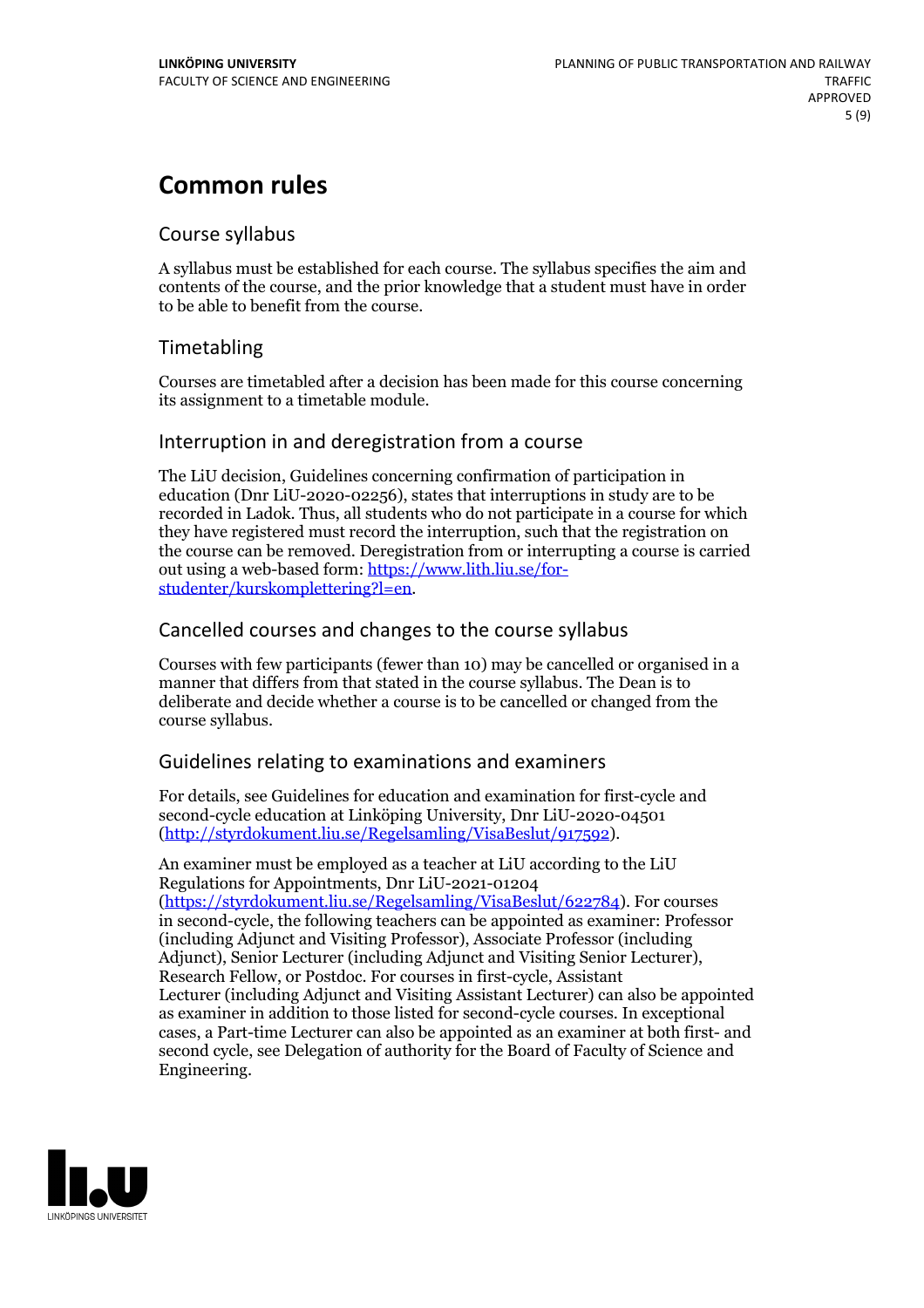## Forms of examination

#### **Principles for examination**

Written and oral examinations and digital and computer-based examinations are held at least three times a year: once immediately after the end of the course, once in August, and once (usually) in one of the re-examination periods. Examinations held at other times are to follow a decision of the faculty programme board.

Principles for examination scheduling for courses that follow the study periods:

- courses given in VT1 are examined for the first time in March, with re-examination in June and August
- courses given in VT2 are examined for the first time in May, with re-examination in August and October
- courses given in HT1 are examined for the first time in October, with re-examination in January and August
- courses given in HT2 are examined for the first time in January, with re-examination in March and in August.

The examination schedule is based on the structure of timetable modules, but there may be deviations from this, mainly in the case of courses that are studied and examined for several programmes and in lower grades (i.e. 1 and 2).

Examinations for courses that the faculty programme board has decided are to be held in alternate years are held three times during the school year in which the course is given according to the principles stated above.

Examinations for courses that are cancelled orrescheduled such that they are not given in one or several years are held three times during the year that immediately follows the course, with examination scheduling that corresponds to the scheduling that was in force before the course was cancelled or rescheduled.

When a course, or a written examination (TEN, DIT, DAT), is given for the last time, the regular examination and two re-examinations will be offered. Thereafter, examinations are phased out by offering three examinations during the following academic year at the same times as the examinations in any substitute course. If there is no substitute course, three examinations will be offered during re- examination periods during the following academic year. Other examination times are decided by the faculty programme board. In all cases above, the examination is also offered one more time during the academic year after the following, unless the faculty programme board decides otherwise. In total, 6 re-examinations are offered, of which 2 are regular re-examinations. In the examination registration system, the examinations given for the penultimate time and the last time are denoted.

If a course is given during several periods of the year (for programmes, or on different occasions for different programmes) the faculty programme board or boards determine together the scheduling and frequency of re-examination occasions.

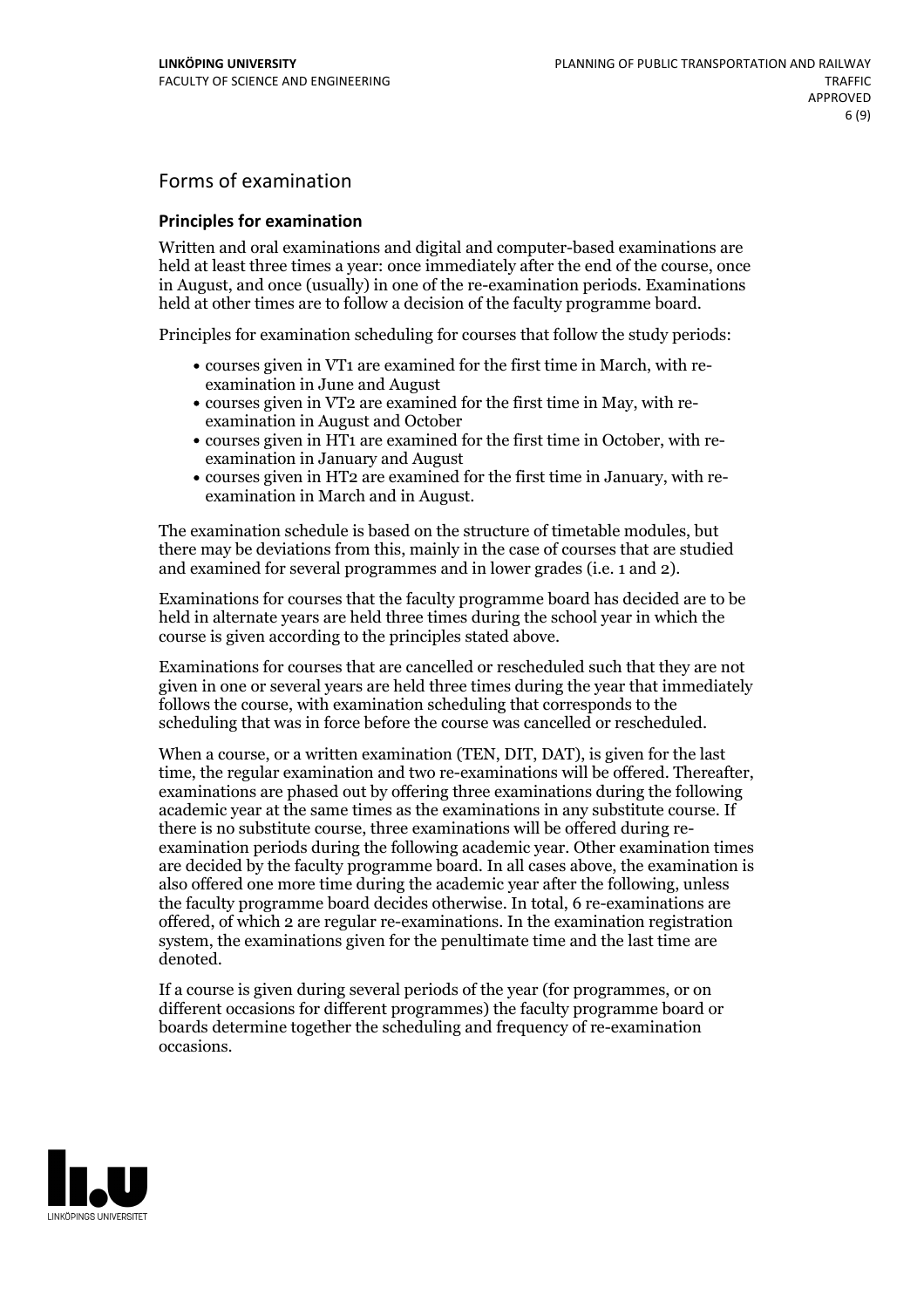#### **Retakes of other forms of examination**

Regulations concerning retakes of other forms of examination than written examinations and digital and computer-based examinations are given in the LiU guidelines for examinations and examiners, [http://styrdokument.liu.se/Regelsamling/VisaBeslut/917592.](http://styrdokument.liu.se/Regelsamling/VisaBeslut/917592)

#### **Course closure**

For Decision on Routines for Administration of the Discontinuation of Educational Programs, Freestanding Courses and Courses in Programs, see DNR LiU-2021-04782. After a decision on closure and after the end of the discontinuation period, the students are referred to a replacement course (or similar) according to information in the course syllabus or programme syllabus. If a student has passed some part/parts of a closed program course but not all, and there is an at least partially replacing course, an assessment of crediting can be made. Any crediting of course components is made by the examiner.

#### **Registration for examination**

In order to take an written, digital or computer-based examination, registration in advance is mandatory, see decision in the university's rule book [https://styrdokument.liu.se/Regelsamling/VisaBeslut/622682.](https://styrdokument.liu.se/Regelsamling/VisaBeslut/622682) An unregistered student can thus not be offered a place. The registration is done at the Student Portal or in the LiU-app during the registration period. The registration period opens 30 days before the date of the examination and closes 10 days before the date of the examination. Candidates are informed of the location of the examination by email, four days in advance.

### **Code of conduct for students during examinations**

Details are given in a decision in the university's rule book: <http://styrdokument.liu.se/Regelsamling/VisaBeslut/622682>.

#### **Retakes for higher grade**

Students at the Institute of Technology at LiU have the right to retake written examinations and digital and computer-based examinations in an attempt to achieve a higher grade. This is valid for all examination components with code "TEN", "DIT" and "DAT". The same right may not be exercised for other examination components, unless otherwise specified in the course syllabus.

A retake is not possible on courses that are included in an issued degree diploma.

#### **Grades**

The grades that are preferably to be used are Fail (U), Pass (3), Pass not without distinction  $(4)$  and Pass with distinction  $(5)$ .

- Grades U, 3, 4, 5 are to be awarded for courses that have written or digital examinations.<br>• Grades Fail (U) and Pass (G) may be awarded for courses with a large
- degree of practical components such as laboratory work, project work and

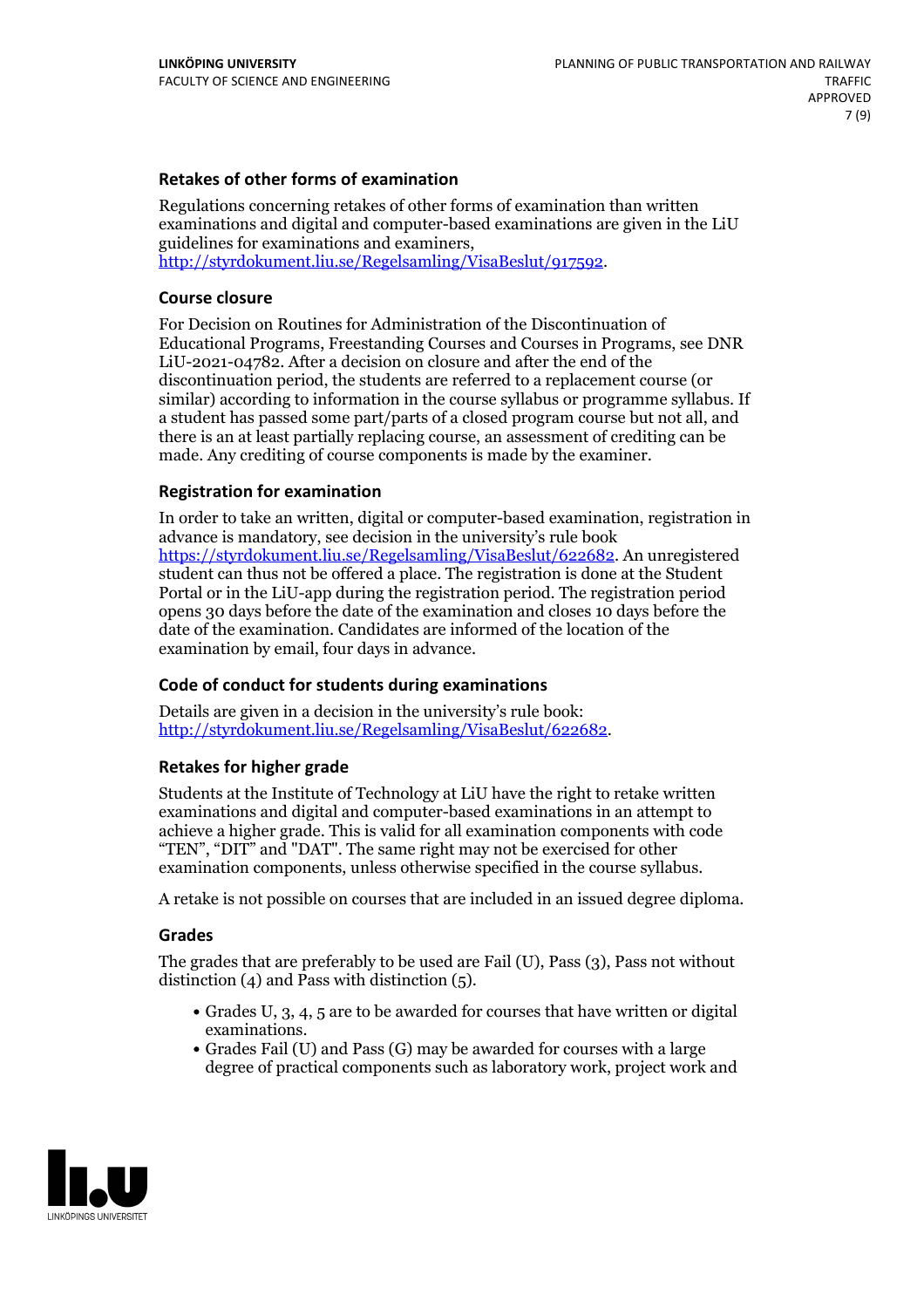group work.<br>• Grades Fail (U) and Pass (G) are to be used for degree projects and other independent work.

#### **Examination components**

The following examination components and associated module codes are used at the Faculty of Science and Engineering:

- Grades U, 3, 4, 5 are to be awarded for written examinations (TEN) and
- digital examinations (DIT).<br>• Examination components for which the grades Fail (U) and Pass (G) may be awarded are laboratory work (LAB), project work (PRA), preparatory written examination (KTR), digital preparatory written examination (DIK), oral examination (MUN), computer-based examination (DAT), home
- assignment (HEM), and assignment (UPG).<br>• Students receive grades either Fail (U) or Pass (G) for other examination components in which the examination criteria are satisfied principally through active attendance such as tutorial group (BAS) or examination item (MOM).<br>• Grades Fail (U) and Pass (G) are to be used for the examination
- components Opposition (OPPO) and Attendance at thesis presentation (AUSK) (i.e. part of the degree project).

In general, the following applies:

- 
- Mandatory course components must be scored and given <sup>a</sup> module code. Examination components that are not scored, cannot be mandatory. Hence, it is voluntary to participate in these examinations, and the voluntariness must be clearly stated. Additionally, if there are any associated conditions to
- the examination component, these must be clearly stated as well.<br>• For courses with more than one examination component with grades U,3,4,5, it shall be clearly stated how the final grade is weighted.

For mandatory components, the following applies (in accordance with the LiU Guidelines for education and examination for first-cycle and second-cycle education at Linköping University,<br>[http://styrdokument.liu.se/Regelsamling/VisaBeslut/917592\)](http://styrdokument.liu.se/Regelsamling/VisaBeslut/917592):

If special circumstances prevail, and if it is possible with consideration of the nature of the compulsory component, the examiner may decide to replace the compulsory component with another equivalent component.

For possibilities to alternative forms of examinations, the following applies (in accordance with the LiU Guidelines for education and examination for first-cycle [http://styrdokument.liu.se/Regelsamling/VisaBeslut/917592\)](http://styrdokument.liu.se/Regelsamling/VisaBeslut/917592):

If the LiU coordinator for students with disabilities has granted a student the right to an adapted examination for a written examination in an examination hall, the student has the right to it.